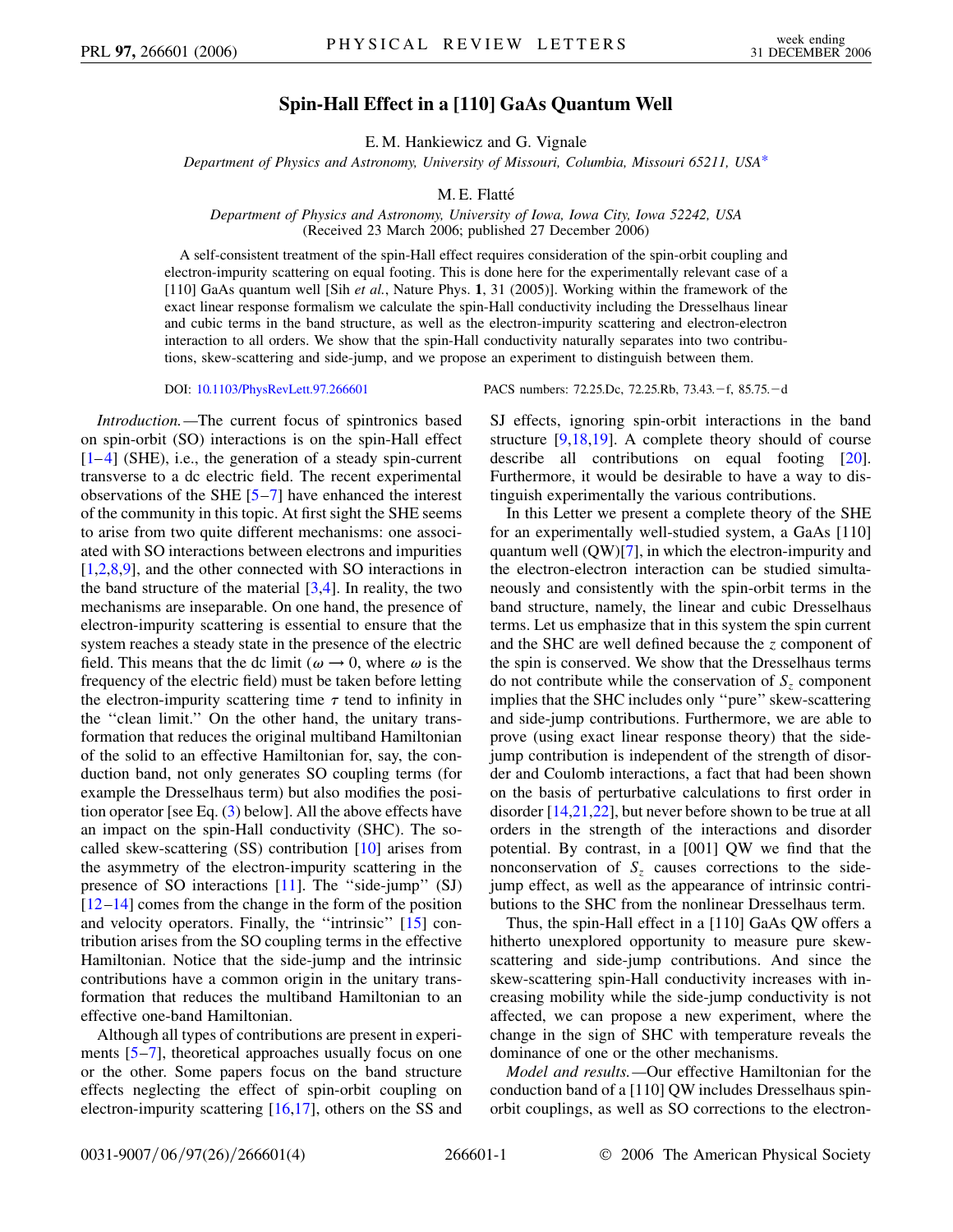impurity and the electron-electron (*e*-*e*) interactions:

$$
\hat{H} = \sum_{i=1}^{N} \left[ \frac{\hat{p}_i^2}{2m^*} + V(\hat{r}_i) \right] + \frac{1}{2} V_{e-e} \n+ \frac{\alpha_1}{\hbar} \sum_{i=1}^{N} (\hat{p}_{ix} \nabla_{iy} \hat{V}_{Ti} - \hat{p}_{iy} \nabla_{ix} \hat{V}_{Ti}) \hat{S}_{iz} \n+ \sum_{i=1}^{N} \left[ \frac{\alpha_2}{\hbar} e E_0 \hat{p}_{iy} \hat{S}_{iz} + \frac{\alpha_2'}{\hbar} e E_0 (-\hat{p}_{iy} \hat{p}_{ix}^2 + \hat{p}_{iy}^3 / 2) \hat{S}_{iz} \right].
$$
\n(1)

Here  $\hat{\vec{p}}_i$ ,  $\hat{\vec{r}}_i$  are the canonical momentum and position operators of the *i*th electron,  $V_{e-e} = \sum_{j \neq i} \frac{e^2}{\epsilon_b |\hat{r}_i - \hat{r}_j|}$ ,  $\hat{V}_{Ti} \equiv$  $V(\hat{\vec{r}}_i) + V_{e-e}$  is the total potential acting on the *i*th electron

due to random impurities  $[V(\vec{r})]$  and  $e$ - $e$  interactions in the (110) plane,  $\hat{S}_{iz}$  is the Pauli matrix operator, *x*, *y*, and *z* are Cartesian component indices with *z* along the [110] axis,  $m^*$  is the conduction band mass,  $e$  is the absolute value of the electron charge,  $E_0$  is a "built-in" electric field originating from the crystal symmetry, and the quantities  $\alpha_1$ ,  $\alpha_2$ ,  $\alpha'_2$  are the strengths of SO coupling in the semiconductor, whose values can be calculated from the matrix elements of the momentum operator between different bands within the  $14 \times 14$  band model [[23](#page-3-21)]. Notice that  $\hat{S}_{iz}$  is a constant of the motion. Although  $\alpha_1$ ,  $\alpha_2$ , and  $\alpha'_2$  are connected, we assign them different labels in order to (artificially) turn off one or the other effect in our calculations. These calculations are done to first order in the  $\alpha$ 's, which is correct if energies associated with the  $\alpha$ 's are much smaller than the Fermi energy. Notice that the SO coupling energy is not required to be much smaller than  $\hbar/\tau$ .

We perturb the system with a uniform electric field of frequency  $\omega$  in the *x* direction, which is described by a vector potential  $\frac{e}{c}\vec{A}(t) = \frac{e}{i\omega}E\vec{e}_x e^{-i\omega t}$  + c.c. The perturbed Hamiltonian, to first order in *E*, is obtained from the canonical replacement  $\hat{\vec{p}} \rightarrow \hat{\vec{p}} + \frac{e}{c}\vec{A}(t)$ , which gives

<span id="page-1-1"></span>
$$
\hat{H}(t) = \hat{H} + \frac{e}{c} \sum_{i=1}^{N} \left( \frac{\hat{p}_{ix}}{m^*} - 2 \frac{\alpha'_2}{\hbar} e E_0 \hat{p}_{iy} \hat{p}_{ix} \hat{S}_{iz} + \frac{\alpha_1}{\hbar} \nabla_{iy} \hat{V}_{Ti} \hat{S}_{iz} \right) A_x(t).
$$
\n(2)

We want to calculate the magnitude of the transverse *z*-spin current defined as  $\hat{J}^z_y \equiv \frac{\hbar}{2} \sum_{i=1}^N \frac{\partial_{ij} \hat{S}_{iz} + \hat{S}_{iz} \hat{v}_{iy}}{2}$ , where  $\hat{v}_{iy}$  is the *y* component of the velocity operator. To find the correct expression for  $\hat{v}_i$  we note that, as a result of the transformation from the original multiband Hamiltonian to the effective Hamiltonian Eq. ([2\)](#page-1-1), the physical position operator no longer coincides with the canonical position operator  $\hat{\vec{r}}_i$ , but is given by [\[24](#page-3-22)]

<span id="page-1-0"></span>
$$
\hat{\vec{r}}_{\text{phys},i} = \hat{\vec{r}}_i - \frac{\alpha_1}{\hbar} \left( \hat{\vec{p}}_i + \frac{e}{c} \vec{A} \right) \times \hat{\vec{S}}_i.
$$
 (3)

The velocity is the time derivative of  $\hat{\vec{r}}_{\text{phys}}$  and making use of  $-\frac{1}{c}\vec{A} = \vec{E}$  we find (to first order in the *a*'s and dropping \_ a ''diamagnetic'' term with zero average)

<span id="page-1-2"></span>
$$
\hat{v}_{iy} = \frac{1}{m^*} \hat{p}_{iy} - \frac{\alpha_1}{\hbar} \nabla_{ix} \hat{V}_{Ti} \hat{S}_{iz} \n+ \left[ \frac{\alpha_2}{\hbar} e E_0 + \frac{\alpha_2'}{\hbar} e E_0 \left( -\hat{p}_{ix}^2 + \frac{3\hat{p}_{iy}^2}{2} \right) \right] \hat{S}_{iz} \n- \frac{\alpha_1}{\hbar} \nabla_{ix} \hat{V}_{Ti} \hat{S}_{iz} - \frac{\alpha_1 e}{\hbar} E \hat{S}_{iz}.
$$
\n(4)

It is essential for what follows that a steady state be established in response to the dc electric field. In the steady state regime the average force exerted on electrons of either spin by impurities and other electrons  $\langle -\nabla V_T \rangle$ must be exactly balanced by the average force exerted by the electric field  $-e\vec{E}$ . So for the average spin current, the last two terms of Eq. [\(4](#page-1-2)) cancel out and we get

<span id="page-1-3"></span>
$$
J_y^z = \frac{\hbar}{2} \left\{ \frac{\alpha_1 n e}{\hbar} E + \frac{\alpha_2 n e}{\hbar} E_0 + \sum_{i=1}^N \left[ \frac{\hat{p}_{iy}}{m} \hat{S}_{iz} + \frac{\alpha_2'}{\hbar} e E_0 \left( -\hat{p}_{ix}^2 + \frac{3}{2} \hat{p}_{iy}^2 \right) \right] \right\}, \quad (5)
$$

where  $n$  is the electron density. The first term on the right-hand side (rhs) of Eq. [\(5\)](#page-1-3) produces one half of the sidejump contribution to the SHC, while the second one is the intrinsic term generated by the internal field  $E_0$ . The SJ and intrinsic terms have the same form. However, the term  $\alpha_2 n e E_0 / \hbar$  does not depend on the external electric field and because  $\langle J_y^z \rangle = 0$  in the ground-state, it is canceled by the ground-state average of the other terms.

Now we use the linear response theory to calculate the average spin current  $\langle J_y^z \rangle$  to first order in *E*. So we write  $J_{y}^{z}(t) = \sigma_{yx}^{\text{SH}}(\omega) E e^{-i\omega t} + \text{c.c.}$ , where the spin-Hall conductivity,  $\sigma_{yx}^{SH}(\omega)$  to the first order in the strength of SO coupling is given by the Kubo formula:

<span id="page-1-4"></span>
$$
\sigma_{yx}^{\text{SH}}(\omega) = \frac{1}{2} \alpha_1 n e
$$
  
+ 
$$
\frac{e\hbar}{2i\omega \mathcal{A}} \left[ \frac{\alpha_1}{\hbar} \left\langle \left\langle \sum_{i=1}^N \frac{\hat{p}_{iy} \hat{S}_{iz}}{m^*} ; \sum_{i=1}^N \nabla_{iy} \hat{V}_{Ti} \hat{S}_{iz} \right\rangle \right\rangle
$$
  
+ 
$$
\left\langle \left\langle \sum_{i=1}^N \frac{\hat{p}_{iy} \hat{S}_{iz}}{m^*} ; \frac{\hat{P}_x}{m^*} + 2 \frac{\alpha_2'}{\hbar} e E_0 \sum_{i=1}^N \hat{p}_{iy} \hat{p}_{ix} \hat{S}_{iz} \right\rangle \right\rangle
$$
  
+ 
$$
\frac{\alpha_2'}{\hbar} \left\langle \left\langle e E_0 \sum_{i=1}^N (-\hat{p}_{ix}^2 + \frac{3}{2} \hat{p}_{iy}^2) ; \frac{\hat{P}_x}{m^*} \right\rangle \right\rangle, \qquad (6)
$$

where  $\hat{\vec{P}}$  is the total momentum operator of the system,  $\vec{A}$ is the area of the 2DEG, and  $\langle \langle \hat{A}; \hat{B} \rangle \rangle_{\omega} = -\frac{i}{\hbar} \times$  $\int_0^\infty (\hat{A}(t), \hat{B}(0)) e^{-i\omega t} dt$ , where  $\langle ... \rangle$  is shorthand for the Kubo linear response function.

We now show that the second term on the rhs of Eq. [\(6\)](#page-1-4) can be calculated exactly and, combined with the first term, gives the full side-jump contribution to the SHC. We first

266601-2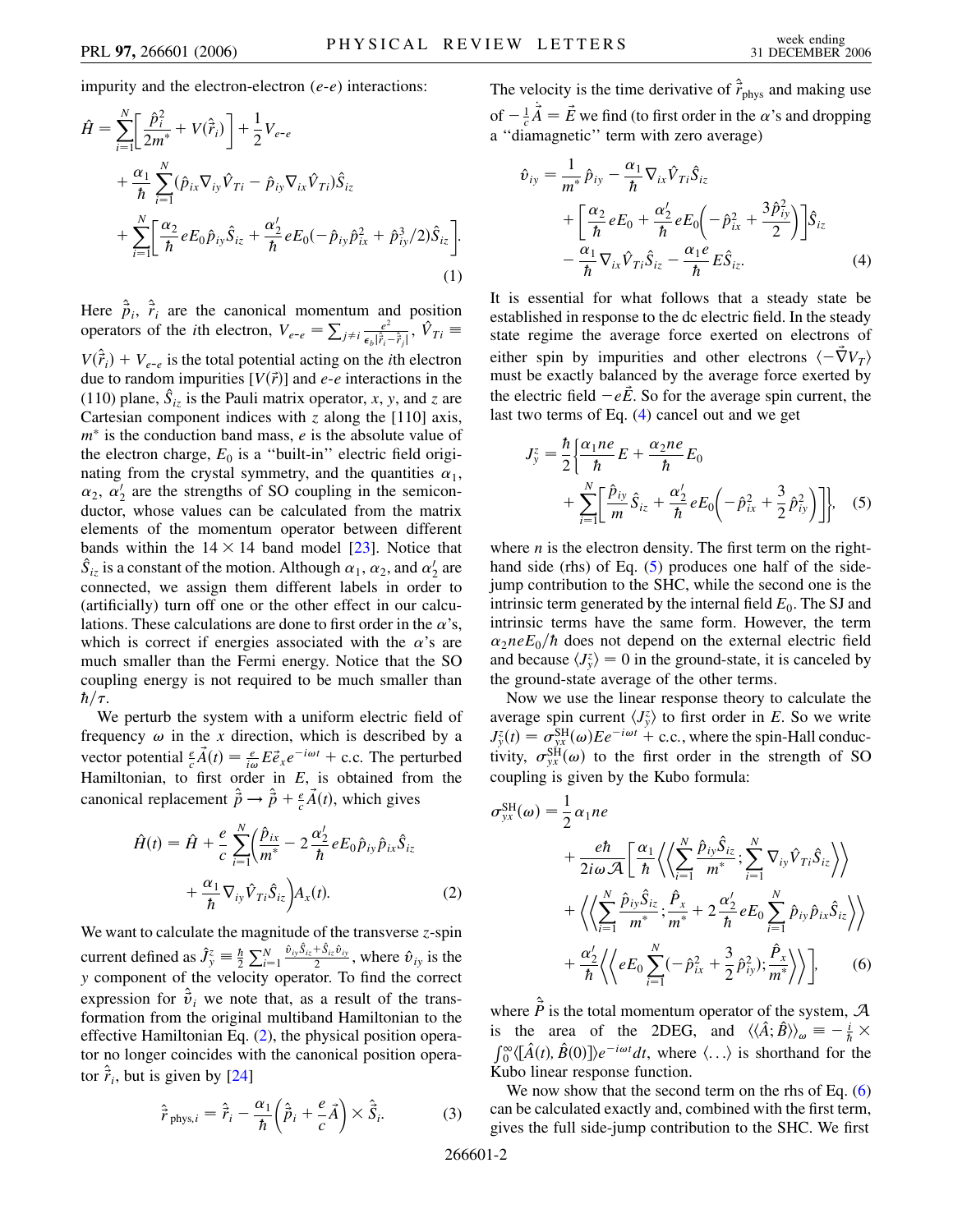<span id="page-2-2"></span>note that according to the Heisenberg equation of motion for the momentum operator, to zero order in  $\alpha_1$  we can write  $\nabla_{iy}\hat{V}_{Ti} = -\frac{d}{dt}\hat{p}_{iy}$ . Furthermore  $\hat{S}_{iz}$  is a strict constant of the motion, so we also have  $\nabla_{iy}\hat{V}_{Ti}\hat{S}_{iz} = -\frac{d}{dt}(\hat{p}_{iy}\hat{S}_{iz})$ . Making use of this identity the term in question can be rewritten as

$$
-\frac{e\alpha_1}{2i\omega A}\left\langle \left\langle \sum_{i=1}^N \frac{\hat{p}_{iy}\hat{S}_{iz}}{m^*}; \sum_{i=1}^N \frac{d}{dt}(\hat{p}_{iy}\hat{S}_{iz}) \right\rangle \right\rangle = -\frac{\alpha_1 e}{2m^*} \left\langle \left\langle \hat{P}_{y}; \hat{P}_{y} \right\rangle \right\rangle, \tag{7}
$$

where in the last step we have used the well-known property of linear response functions,

$$
\langle\langle \hat{A};\hat{B}\rangle\rangle_{\omega} = -\frac{\langle\langle d\hat{A}/dt;\hat{B}\rangle\rangle_{\omega}}{i\omega} + \frac{\langle[\hat{A},\hat{B}]\rangle}{\omega},\qquad(8)
$$

and the fact that  $\hat{S}^2_{iz} = 1$ .

The value of the  $\langle\langle \hat{P}_y; \hat{P}_y \rangle\rangle$  response function in the  $\omega \rightarrow$ 0 limit is easily obtained from the condition that the ordinary dc conductivity

<span id="page-2-0"></span>
$$
\sigma_{yy}(\omega) = \frac{-1}{i\mathcal{A}\,\omega} \bigg[ \left\langle \left\langle -e\frac{\hat{P}_y}{m^*}; -e\frac{\hat{P}_y}{m^*} \right\rangle \right\rangle_{\omega} + \frac{Ne^2}{m^*} \bigg] \tag{9}
$$

is finite for  $\omega \rightarrow 0$  [[25](#page-3-23)]. This implies that the quantity in the square brackets of Eq. ([9\)](#page-2-0) vanishes in the limit  $\omega \rightarrow 0$ , i.e., [[26](#page-3-24),[27](#page-3-25)]:

$$
\lim_{\omega \to 0} \langle \langle \hat{P}_y; \hat{P}_y \rangle \rangle = -Nm^*.
$$
 (10)

Furthermore, it is easy to see that the terms proportional to  $\alpha'_{2}$  in the last two lines of Eq. [\(6](#page-1-4)) vanish for  $\alpha_{1} = 0$  (this is a consequence of the fact that for  $\alpha_1 = 0$  these terms are odd functions of  $p_{ix}$  while the Hamiltonian is an even function of  $p_{ix}$ ): hence they are at least of order  $\alpha'_2 \alpha_1$ and can be safely neglected. Then Eq. [\(6](#page-1-4)), in the dc limit, simplifies to

<span id="page-2-1"></span>
$$
\sigma_{yx}^{\text{SH}} = \alpha_1 n e + \lim_{\omega \to 0} \frac{e \hbar}{2 i \omega \mathcal{A}} \left\langle \left\langle \sum_{i=1}^N \frac{\hat{p}_{iy} \hat{S}_{iz}}{m^*}; \frac{\hat{P}_x}{m^*} \right\rangle \right\rangle. \tag{11}
$$

The first and the second term on the rhs of this equation are naturally identified as the side-jump and the skewscattering contributions to the SHC. Indeed the second term on the rhs of Eq.  $(11)$  is simply the response of the *y* component of the canonical spin current to an electric field that couples to the *x* component of the canonical particle current. This response includes neither the anomalous velocity nor the anomalous coupling to the electric field, and furthermore it vanishes for  $\alpha_1 = 0$  (again, because of odd parity with respect to  $p_{ix}$ ); hence, it cannot be sustained by the band structure alone.

<span id="page-2-5"></span>Thus, we conclude that the total SHC for a [110] QW [\[7\]](#page-3-4) is the sum of a universal side-jump contribution and a skew-scattering contribution due to the impurities:

$$
\sigma_{yx}^{\text{SH}} = \sigma_{yx}^{sj} + \sigma_{yx}^{ss}, \qquad (12)
$$

<span id="page-2-3"></span>where

$$
\sigma_{yx}^{ss} = \lim_{\omega \to 0} \frac{e\hbar}{2i\omega \mathcal{A}} \left\langle \left\langle \sum_{i=1}^{N} \frac{\hat{p}_{iy} \hat{S}_{iz}}{m^*}; \frac{\hat{P}_x}{m^*} \right\rangle \right\rangle \tag{13}
$$

and  $\sigma_{yx}^{sj} = \alpha_1 n e$ .

Notice that we have not assumed that either disorder or the Coulomb interaction is weak: thus we have proved that the side-jump SHC in a [110] QW is independent of disorder and the Coulomb potential to all orders in the strength of these interactions. The proof, however, depends on the conservation of  $\hat{S}_z$ , which is a special feature of the [110] QW. When  $\hat{S}_z$  is not conserved, then Eq. [\(7\)](#page-2-2) is no longer true. The spin precessional frequency  $\Omega_p$ , while proportional to  $\alpha$ , will not be small in comparison to  $1/\tau$  in the clean limit. As a result, terms that could be safely disregarded when  $\Omega_p$  was zero (conserved spin), become very large when  $\Omega_p \tau \gg 1$  and may even diverge when  $1/\tau$ tends to zero before  $\Omega_p$ . This is the basic mechanism through which the side-jump contribution can be modified by spin precession and intrinsic contributions to the SHC can also appear. Indeed, in the case of a [001] GaAs QW we find that the left-hand side of Eq. [\(7](#page-2-2)) vanishes in the clean limit, thus reducing the side-jump contribution to  $\frac{1}{2} \alpha_1 n e$ .

<span id="page-2-4"></span>Let us now return to the [110] QW. The skew-scattering contribution  $[Eq. (13)]$  $[Eq. (13)]$  $[Eq. (13)]$  is not easily obtained from perturbation theory, but we have recently shown, via the Boltzmann equation, that it is given by

$$
\sigma_{yx}^{ss} = -\mu \frac{\hbar n\tau/\tau_{ss}}{1+\gamma\tau},\tag{14}
$$

where  $\mu$  is the mobility,  $\tau_{ss}$  is the SS relaxation time inversely proportional to  $\alpha_1$ , and  $\gamma$  is the spin-drag coefficient [\[9,](#page-3-7)[28,](#page-3-26)[29\]](#page-3-27). It is seen that *e*-*e* interactions are quite relevant here and reduce the SS term in Eq. ([14](#page-2-4)) by the factor  $1 + \gamma \tau$ . Moreover, the two contributions in Eq. [\(12\)](#page-2-5) have opposite signs for an attractive impurity potential, typical for mobilities dominated by the dopants producing mobile carriers, and the SS conductivity increases with the mobility while the SJ is independent of it. If the mobility is dominated by repulsive impurity potentials the two contributions in Eq.  $(12)$  have the same sign [\[18\]](#page-3-16). Similarly, the spin accumulation consists of two terms with opposite signs and has the form [\[9](#page-3-7)]:  $V_{ac}(W/2) =$  $-2L_s j_x \rho_D(\tau/\tau_{ss} - 2e\alpha_1/\hbar\mu)$  tanh( $W/2L_s$ ), where  $\rho_D$  is the Drude resistivity,  $L_s$  is the spin diffusion length, *W* is the width of sample, and  $j_x$  is the current density [[30](#page-3-28)]. We then propose a new experiment where the SJ/SS contributions can be distinguished through the temperature dependence of  $\sigma_{yx}^{SH}$  or the spin accumulation potential  $V_{ac}$ . Figure [1](#page-3-29) presents the behavior of  $\mu$  versus *T* for experimentally attainable samples. Notice that the values of parameters for theoretical curve designated by circles are exactly the same as the values reported for the samples in